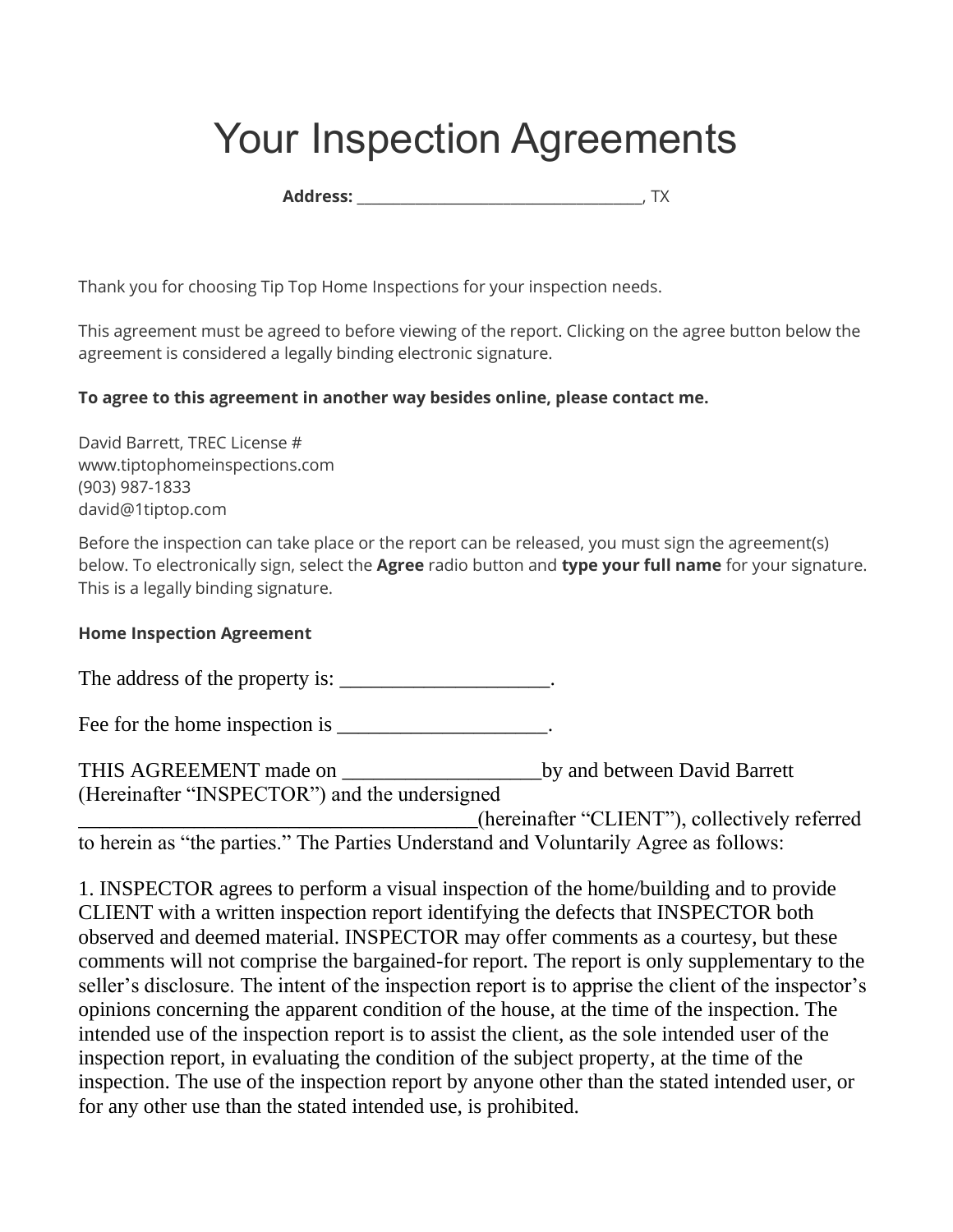2. Unless otherwise listed, or inconsistent with this Agreement or not possible, INSPECTOR agrees to perform the inspection in accordance to the current Standards of Practice of the Texas Real Estate Commission (trec.texas.gov) The client understands the these standards contain certain limitations, exceptions, and exclusions. The inspector does not determine accuracy of range and oven temperatures, determine remaining life of water heaters or determine load bearing capacity of attics, decks, patios or balconies.

3. The inspection and report are performed and prepared for the use of CLIENT, who gives INSPECTOR permission to discuss observations with real estate agents, owners, repairpersons, and other interested parties. INSPECTOR accepts no responsibility for use or misinterpretation by third parties. INSPECTOR'S inspection of the property and the accompanying report are in no way intended to be a guarantee or warranty, express or implied, regarding the future use, operability, habitability or suitability of the home/building or its components. Any and all warranties, express or implied, including warranties of merchantability and fitness for a particular purpose, are expressly excluded by this Agreement.

4. INSPECTOR assumes no liability for the cost of repair or replacement of unreported defects or deficiencies either current or arising in the future. CLIENT acknowledges that the liability of INSPECTOR, its agents, employees, for claims or damages, costs of defense or suit, attorney's fees and expenses and payments arising out of or related to the INSPECTOR'S negligence or breach of any obligation under this Agreement, including errors and omissions in the inspection or the report, shall be limited to liquidated damages in an amount equal to the fee paid to the INSPECTOR, and this liability shall be exclusive. CLIENT waives any claim for consequential, exemplary, special or incidental damages or for the loss of the use of the home/building even if the CLIENT has been advised of the possibility of such damages. The parties acknowledge that the liquidated damages are not intended as a penalty but are intended (i) to reflect the fact that actual damages may be difficult and impractical to ascertain; (ii) to allocate risk among the INSPECTOR and CLIENT; and (iii) to enable the INSPECTOR to perform the inspection at the stated fee.

5. INSPECTOR does not perform engineering, architectural, plumbing, or any other job function requiring an occupational license in the jurisdiction where the inspection is taking place, unless the inspector holds a valid occupational license, in which case he/she may inform the CLIENT that he/she is so licensed, and is therefore qualified to go beyond this basic home inspection, and for additional fee, perform additional inspections beyond those within the scope of the basic home inspection. Any agreement for such additional inspections shall be in a separate writing or noted here:

\_\_\_\_\_\_\_\_\_\_\_\_\_\_\_\_\_\_\_\_\_\_\_\_\_\_\_\_\_\_\_\_\_\_\_\_\_\_\_\_\_\_\_\_\_\_\_\_\_\_\_\_\_\_\_\_\_\_\_\_\_\_\_\_\_\_\_\_\_\_\_\_\_\_\_

\_\_\_\_\_\_\_\_\_\_\_\_\_\_\_\_\_\_\_\_\_\_\_\_\_\_\_\_\_\_\_\_\_\_\_\_\_\_\_\_\_\_\_\_\_\_\_\_\_\_\_\_\_\_\_\_\_\_\_\_\_\_\_\_\_\_\_\_\_\_\_\_\_\_\_

\_\_\_\_\_\_\_\_\_\_\_\_\_\_\_\_\_\_\_\_\_\_\_\_\_\_\_\_\_\_\_\_\_\_\_\_\_\_\_\_\_\_\_\_\_\_\_\_\_\_\_\_\_\_\_\_\_\_\_\_\_\_\_\_\_\_\_\_\_\_\_\_\_\_\_